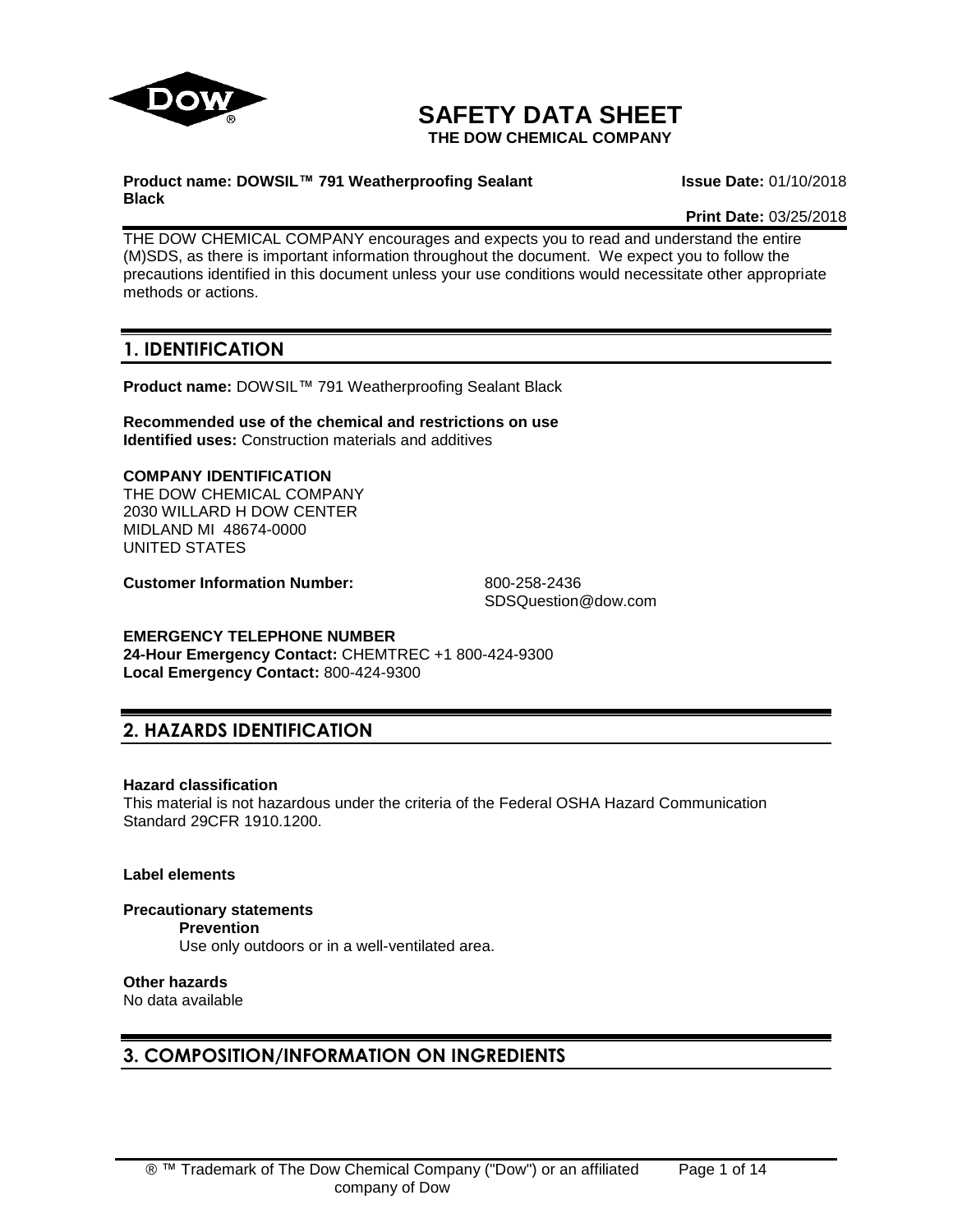| <b>Chemical nature:</b> Silicone elastomer<br>This product is a mixture. |              |                      |  |
|--------------------------------------------------------------------------|--------------|----------------------|--|
| <b>Component</b>                                                         | <b>CASRN</b> | <b>Concentration</b> |  |
|                                                                          |              |                      |  |
| Iron oxide (Fe2O3)                                                       | 1309-37-1    | $\leq$ 4.2 %         |  |
| C.I. Pigment Green 7                                                     | 1328-53-6    | $\leq$ 3.15 %        |  |
| Mica muscovite                                                           | 12001-26-2   | $\leq$ 1.82 %        |  |
| Barium sulfate                                                           | 7727-43-7    | $\leq$ 1.12 %        |  |
|                                                                          |              |                      |  |

# **Chemical nature:** Silicone elastomer

# **4. FIRST AID MEASURES**

# **Description of first aid measures**

### **General advice:**

First Aid responders should pay attention to self-protection and use the recommended protective clothing (chemical resistant gloves, splash protection). If potential for exposure exists refer to Section 8 for specific personal protective equipment.

**Inhalation:** Move person to fresh air; if effects occur, consult a physician.

**Skin contact:** Remove material from skin immediately by washing with soap and plenty of water. Remove contaminated clothing and shoes while washing. Seek medical attention if irritation persists. Wash clothing before reuse. Discard items which cannot be decontaminated, including leather articles such as shoes, belts and watchbands.

**Eye contact:** Flush eyes thoroughly with water for several minutes. Remove contact lenses after the initial 1-2 minutes and continue flushing for several additional minutes. If effects occur, consult a physician, preferably an ophthalmologist.

**Ingestion:** No emergency medical treatment necessary.

**Most important symptoms and effects, both acute and delayed:** Aside from the information found under Description of first aid measures (above) and Indication of immediate medical attention and special treatment needed (below), any additional important symptoms and effects are described in Section 11: Toxicology Information.

### **Indication of any immediate medical attention and special treatment needed**

**Notes to physician:** Metal fume fever symptoms of headache, nausea, chills, cough and fever may be accompanied by leukocytosis, and typically resolve in 24 - 48hr. Treatment includes antipyretics, hydration, oxygen, bronchodilators, and rest. No specific antidote. Treatment of exposure should be directed at the control of symptoms and the clinical condition of the patient.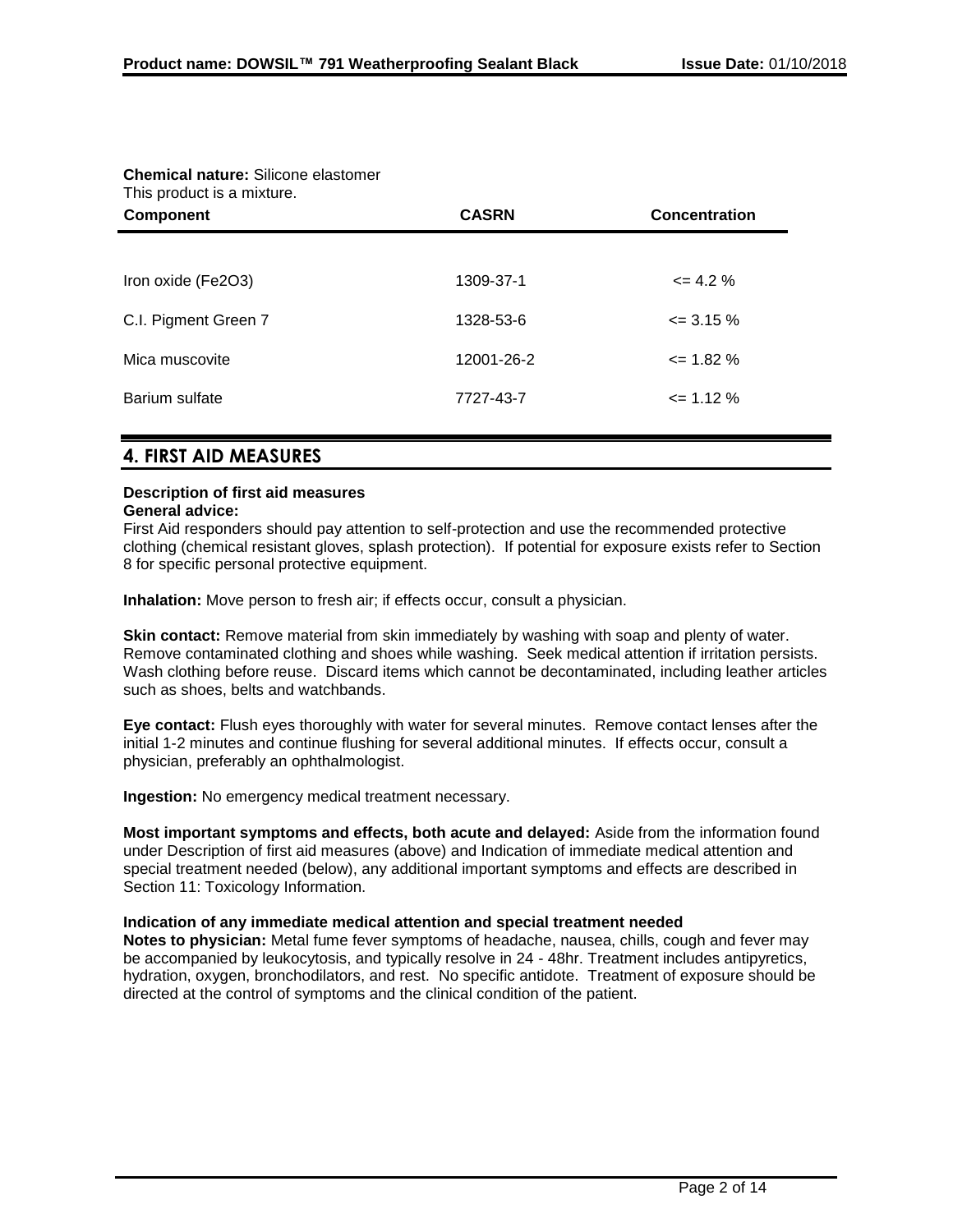# **5. FIREFIGHTING MEASURES**

**Suitable extinguishing media:** Water spray Alcohol-resistant foam Carbon dioxide (CO2) Dry chemical

**Unsuitable extinguishing media:** None known.

#### **Special hazards arising from the substance or mixture**

**Hazardous combustion products:** Carbon oxides Silicon oxides Metal oxides Formaldehyde Cobalt compounds Nitrogen oxides (NOx) Chlorine compounds Fluorine compounds Sulphur oxides

**Unusual Fire and Explosion Hazards:** Exposure to combustion products may be a hazard to health.

#### **Advice for firefighters**

**Fire Fighting Procedures:** Use extinguishing measures that are appropriate to local circumstances and the surrounding environment. Use water spray to cool unopened containers. Remove undamaged containers from fire area if it is safe to do so. Evacuate area.

**Special protective equipment for firefighters:** Wear self-contained breathing apparatus for firefighting if necessary. Use personal protective equipment.

# **6. ACCIDENTAL RELEASE MEASURES**

**Personal precautions, protective equipment and emergency procedures:** Use personal protective equipment. Follow safe handling advice and personal protective equipment recommendations.

**Environmental precautions:** Discharge into the environment must be avoided. Prevent further leakage or spillage if safe to do so. Retain and dispose of contaminated wash water. Local authorities should be advised if significant spillages cannot be contained.

**Methods and materials for containment and cleaning up:** Soak up with inert absorbent material. Local or national regulations may apply to releases and disposal of this material, as well as those materials and items employed in the cleanup of releases. You will need to determine which regulations are applicable. For large spills, provide dyking or other appropriate containment to keep material from spreading. If dyked material can be pumped, Clean up remaining materials from spill with suitable absorbent. Sections 13 and 15 of this SDS provide information regarding certain local or national requirements.

See sections: 7, 8, 11, 12 and 13.

# **7. HANDLING AND STORAGE**

**Precautions for safe handling:** Do not get on skin or clothing. Do not swallow. Avoid contact with eyes. Take care to prevent spills, waste and minimize release to the environment. Handle in accordance with good industrial hygiene and safety practice. Use only with adequate ventilation. See Engineering measures under EXPOSURE CONTROLS/PERSONAL PROTECTION section.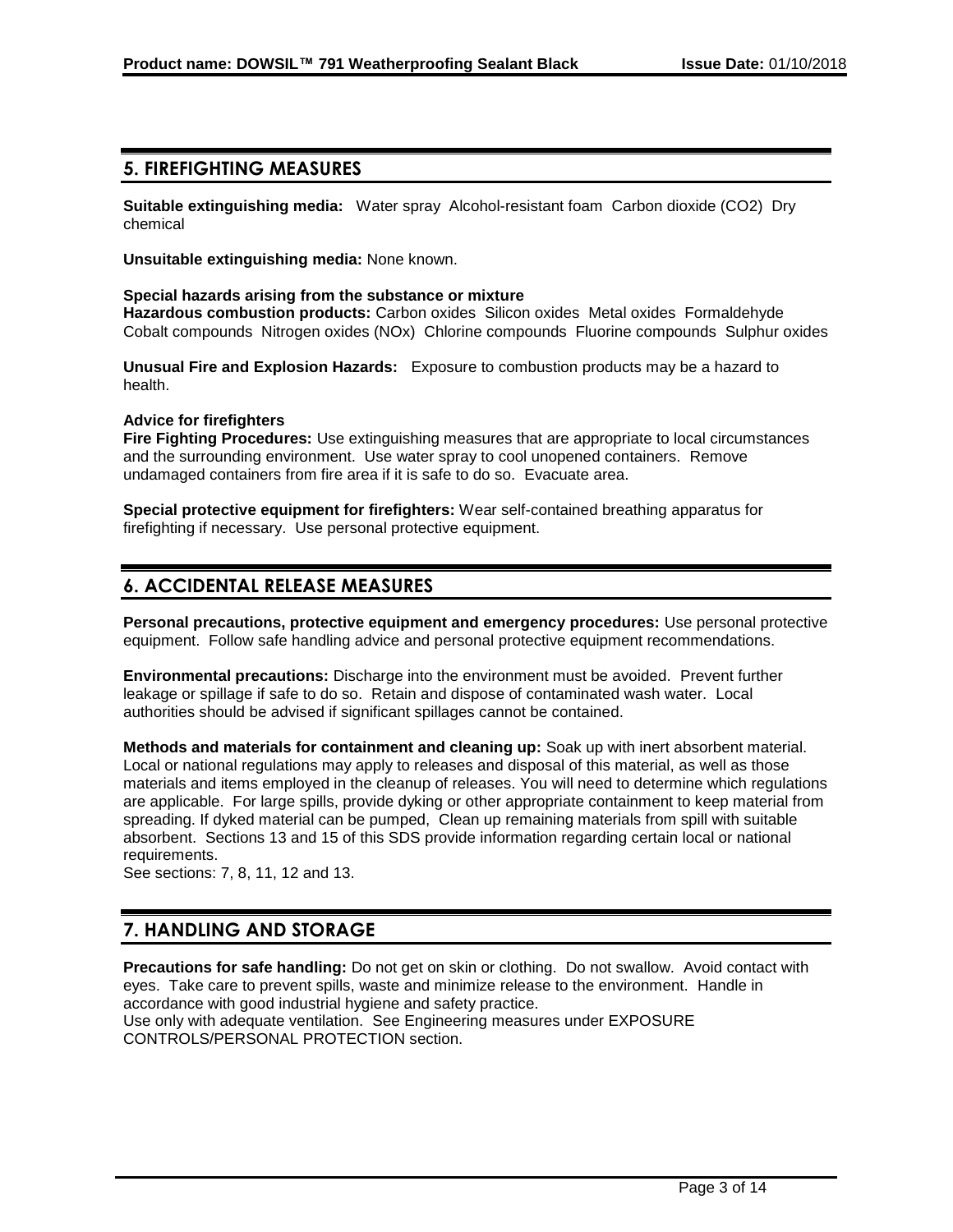**Conditions for safe storage:** Keep in properly labelled containers. Store in accordance with the particular national regulations.

Do not store with the following product types: Strong oxidizing agents.

# **8. EXPOSURE CONTROLS/PERSONAL PROTECTION**

#### **Control parameters**

If exposure limits exist, they are listed below. If no exposure limits are displayed, then no values are applicable.

| Component            | <b>Regulation</b> | <b>Type of listing</b> | <b>Value/Notation</b>    |
|----------------------|-------------------|------------------------|--------------------------|
| Iron oxide (Fe2O3)   | <b>ACGIH</b>      | <b>TWA Respirable</b>  | $5 \text{ mg/m}$ 3       |
|                      |                   | fraction               |                          |
|                      | OSHA Z-1          | TWA Fumes              | $10 \text{ mg/m}$ 3      |
|                      | OSHA Z-1          | TWA total dust         | 15 mg/m3                 |
|                      | OSHA Z-1          | <b>TWA</b> respirable  | $5$ mg/m $3$             |
|                      |                   | fraction               |                          |
| C.I. Pigment Green 7 | <b>NIOSH REL</b>  | TWA                    | 1 mg/m3, Copper          |
| Mica muscovite       | <b>ACGIH</b>      | <b>TWA Respirable</b>  | $3$ mg/m $3$             |
|                      |                   | fraction               |                          |
|                      | OSHA Z-3          | <b>TWA Dust</b>        | 20 Million particles per |
|                      |                   |                        | cubic foot               |
| Barium sulfate       | <b>ACGIH</b>      | <b>TWA Inhalable</b>   | $5 \text{ mg/m}$ 3       |
|                      |                   | fraction               |                          |
|                      | OSHA Z-1          | TWA total dust         | $15 \text{ mg/m}$ 3      |
|                      | OSHA Z-1          | <b>TWA</b> respirable  | $5 \text{ mg/m}$ 3       |
|                      |                   | fraction               |                          |
|                      | OSHA P0           | TWA Total              | $10$ mg/m $3$            |
|                      | OSHA P0           | <b>TWA Respirable</b>  | $5$ mg/m $3$             |
|                      |                   | fraction               |                          |

Although some of the components of this product may have exposure guidelines, no exposure would be expected under normal handling conditions due to the physical state of the material.

### **Exposure controls**

**Engineering controls:** Use engineering controls to maintain airborne level below exposure limit requirements or guidelines. If there are no applicable exposure limit requirements or guidelines, use only with adequate ventilation. Local exhaust ventilation may be necessary for some operations.

### **Individual protection measures**

**Eye/face protection:** Use safety glasses (with side shields).

#### **Skin protection**

**Hand protection:** Use gloves chemically resistant to this material. Examples of preferred glove barrier materials include: Butyl rubber. Neoprene. Nitrile/butadiene rubber ("nitrile" or "NBR"). Ethyl vinyl alcohol laminate ("EVAL"). Polyvinyl alcohol ("PVA"). Polyvinyl chloride ("PVC" or "vinyl"). Viton. Examples of acceptable glove barrier materials include: Natural rubber ("latex"). NOTICE: The selection of a specific glove for a particular application and duration of use in a workplace should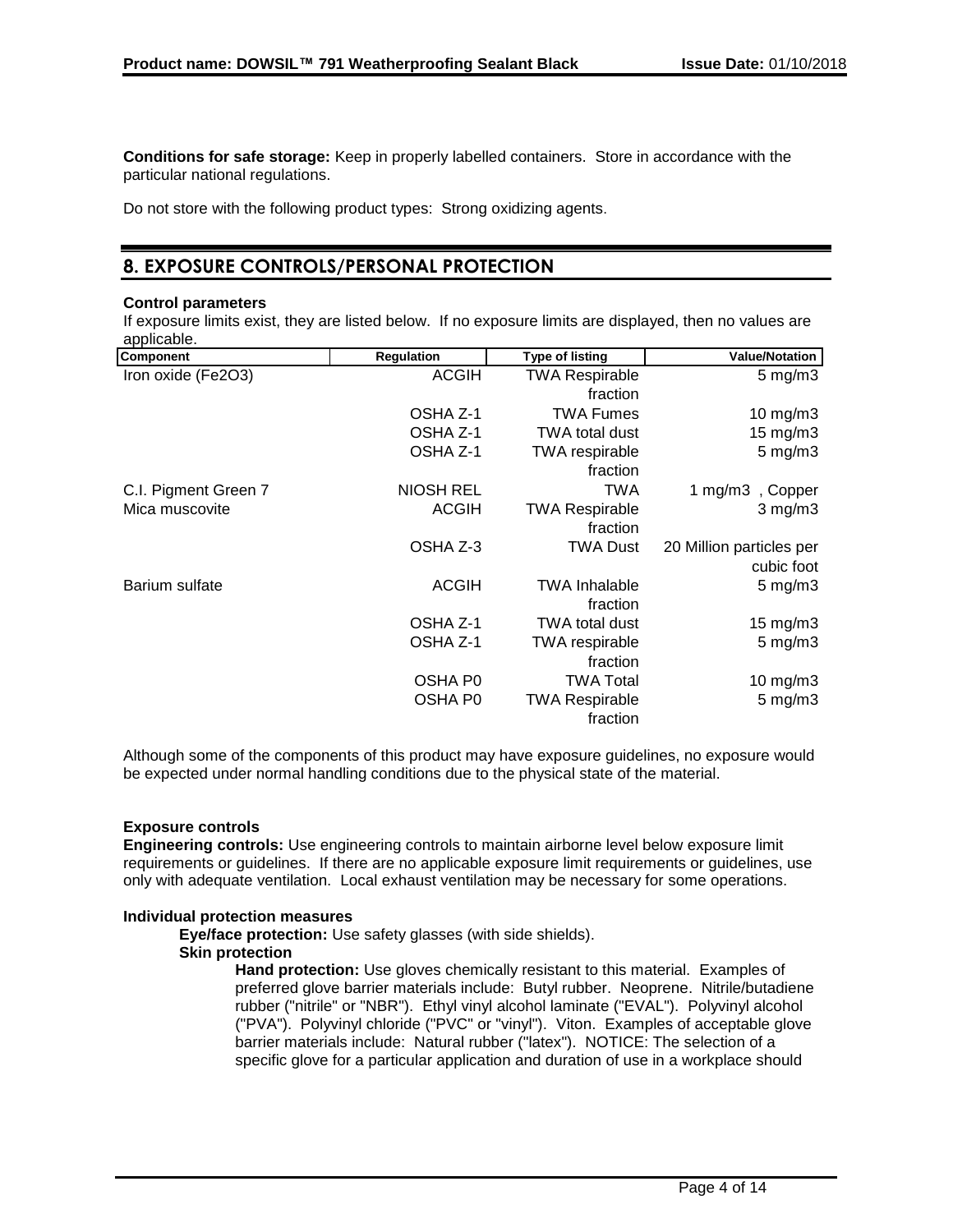also take into account all relevant workplace factors such as, but not limited to: Other chemicals which may be handled, physical requirements (cut/puncture protection, dexterity, thermal protection), potential body reactions to glove materials, as well as the instructions/specifications provided by the glove supplier.

**Other protection:** Use protective clothing chemically resistant to this material. Selection of specific items such as face shield, boots, apron, or full body suit will depend on the task.

**Respiratory protection:** Respiratory protection should be worn when there is a potential to exceed the exposure limit requirements or guidelines. If there are no applicable exposure limit requirements or guidelines, use an approved respirator. Selection of air-purifying or positivepressure supplied-air will depend on the specific operation and the potential airborne concentration of the material.

The following should be effective types of air-purifying respirators: Organic vapor cartridge with a particulate pre-filter.

# **9. PHYSICAL AND CHEMICAL PROPERTIES**

#### **Appearance**

| <b>Physical state</b>                             | paste                                                    |
|---------------------------------------------------|----------------------------------------------------------|
| Color                                             | in accordance with the product description               |
| Odor                                              | none                                                     |
| <b>Odor Threshold</b>                             | No data available                                        |
| рH                                                | Not applicable                                           |
| Melting point/range                               | No data available                                        |
| <b>Freezing point</b>                             | No data available                                        |
| Boiling point (760 mmHg)                          | Not applicable                                           |
| <b>Flash point</b>                                | closed cup 70 °C (158 °F)                                |
| <b>Evaporation Rate (Butyl Acetate)</b><br>$= 1$  | Not applicable                                           |
| <b>Flammability (solid, gas)</b>                  | Not classified as a flammability hazard                  |
| <b>Lower explosion limit</b>                      | No data available                                        |
| <b>Upper explosion limit</b>                      | No data available                                        |
| <b>Vapor Pressure</b>                             | Not applicable                                           |
| <b>Relative Vapor Density (air = 1)</b>           | No data available                                        |
| <b>Relative Density (water = 1)</b>               | 1.52                                                     |
| <b>Water solubility</b>                           | No data available                                        |
| <b>Partition coefficient: n-</b><br>octanol/water | No data available                                        |
| <b>Auto-ignition temperature</b>                  | No data available                                        |
| <b>Decomposition temperature</b>                  | No data available                                        |
| <b>Dynamic Viscosity</b>                          | Not applicable                                           |
| <b>Kinematic Viscosity</b>                        | Not applicable                                           |
| <b>Explosive properties</b>                       | Not explosive                                            |
| <b>Oxidizing properties</b>                       | The substance or mixture is not classified as oxidizing. |
|                                                   |                                                          |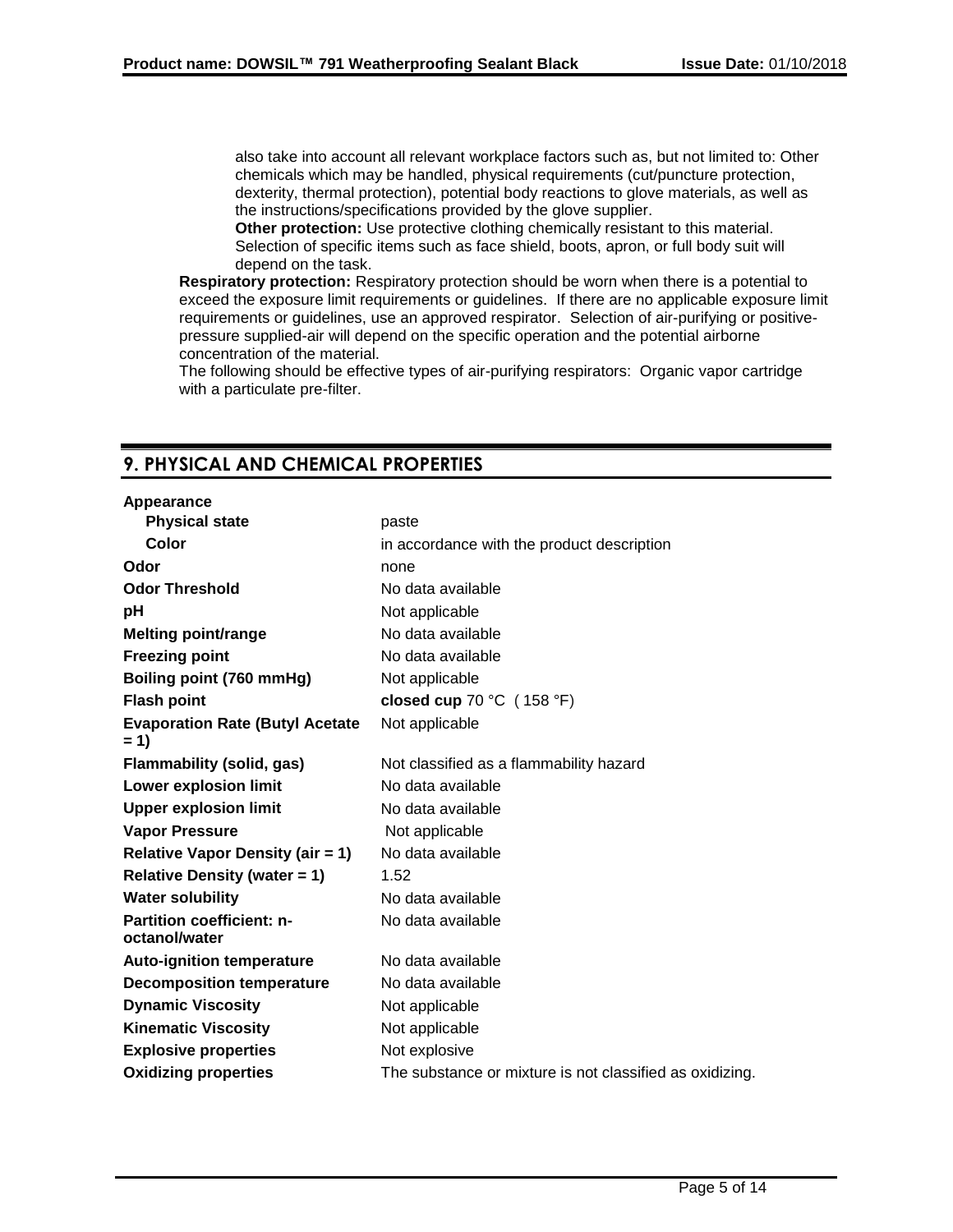| Molecular weight     | No data available |
|----------------------|-------------------|
| <b>Particle size</b> | No data available |

NOTE: The physical data presented above are typical values and should not be construed as a specification.

# **10. STABILITY AND REACTIVITY**

**Reactivity:** Not classified as a reactivity hazard.

**Chemical stability:** Stable under normal conditions.

**Possibility of hazardous reactions:** Can react with strong oxidizing agents. Vapours may form explosive mixture with air.

**Conditions to avoid:** None known.

**Incompatible materials:** Oxidizing agents

**Hazardous decomposition products:** Formaldehyde.

# **11. TOXICOLOGICAL INFORMATION**

*Toxicological information appears in this section when such data is available.*

### **Acute toxicity**

#### **Acute oral toxicity**

Very low toxicity if swallowed. Harmful effects not anticipated from swallowing small amounts.

As product: Single dose oral LD50 has not been determined.

Based on information for component(s): LD50, Rat, > 5,000 mg/kg Estimated.

### **Acute dermal toxicity**

Prolonged skin contact is unlikely to result in absorption of harmful amounts.

As product: The dermal LD50 has not been determined.

Based on information for component(s): LD50, > 2,000 mg/kg Estimated.

### **Acute inhalation toxicity**

Brief exposure (minutes) is not likely to cause adverse effects. Vapor from heated material may cause respiratory irritation. Exposure to metal oxide fumes may cause metal fume fever, characterized by influenza-like symptoms. As product: The LC50 has not been determined.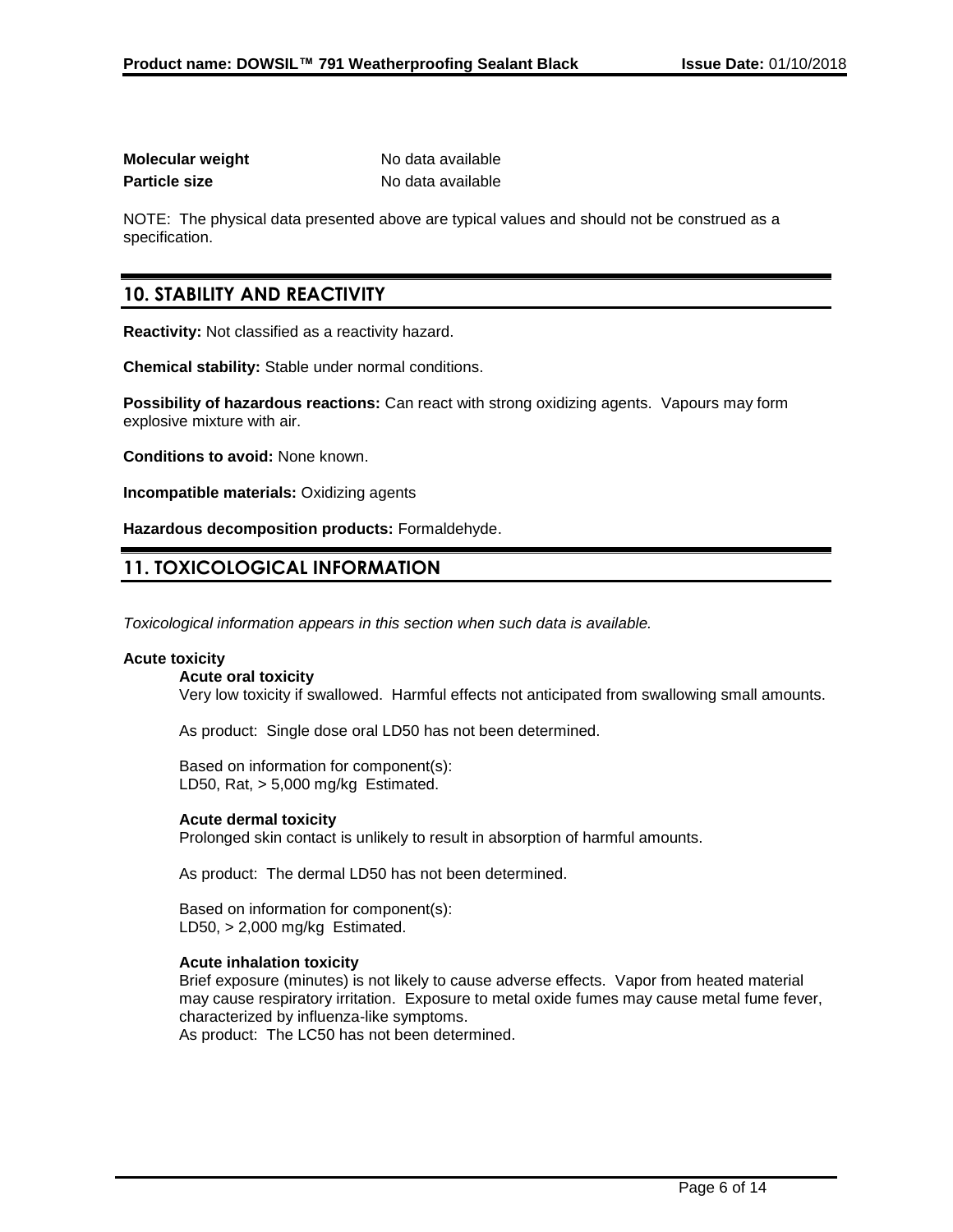### **Skin corrosion/irritation**

Prolonged contact may cause slight skin irritation with local redness.

### **Serious eye damage/eye irritation**

May cause slight temporary eye irritation. Corneal injury is unlikely. May cause mild eye discomfort.

#### **Sensitization**

For the major component(s): Did not demonstrate the potential for contact allergy in mice. Did not cause allergic skin reactions when tested in guinea pigs.

For respiratory sensitization: No relevant information found.

#### **Specific Target Organ Systemic Toxicity (Single Exposure)**

Evaluation of available data suggests that this material is not an STOT-SE toxicant.

### **Specific Target Organ Systemic Toxicity (Repeated Exposure)**

For this family of materials:

Based on available data, repeated exposures are not anticipated to cause significant adverse effects. Contains an additional component(s) that is/are encapsulated in the product and are not expected to be released under normal processing conditions or foreseeable emergency.

### **Carcinogenicity**

For this family of materials: Did not cause cancer in long-term animal studies which used routes of exposure considered relevant to industrial handling. Positive results have been reported in other studies using routes of exposure not relevant to industrial handling.

### **Teratogenicity**

For this family of materials: Did not cause birth defects or any other fetal effects in laboratory animals.

### **Reproductive toxicity**

For this family of materials: In animal studies, did not interfere with reproduction.

#### **Mutagenicity**

Contains component(s) which were negative in some in vitro genetic toxicity studies and positive in others.

#### **Aspiration Hazard**

Based on physical properties, not likely to be an aspiration hazard.

### **COMPONENTS INFLUENCING TOXICOLOGY:**

#### **Iron oxide (Fe2O3)**

#### **Acute inhalation toxicity**

Vapors are unlikely due to physical properties. Dust may cause irritation to upper respiratory tract (nose and throat). Exposure to metal oxide fumes may cause metal fume fever, characterized by influenza-like symptoms.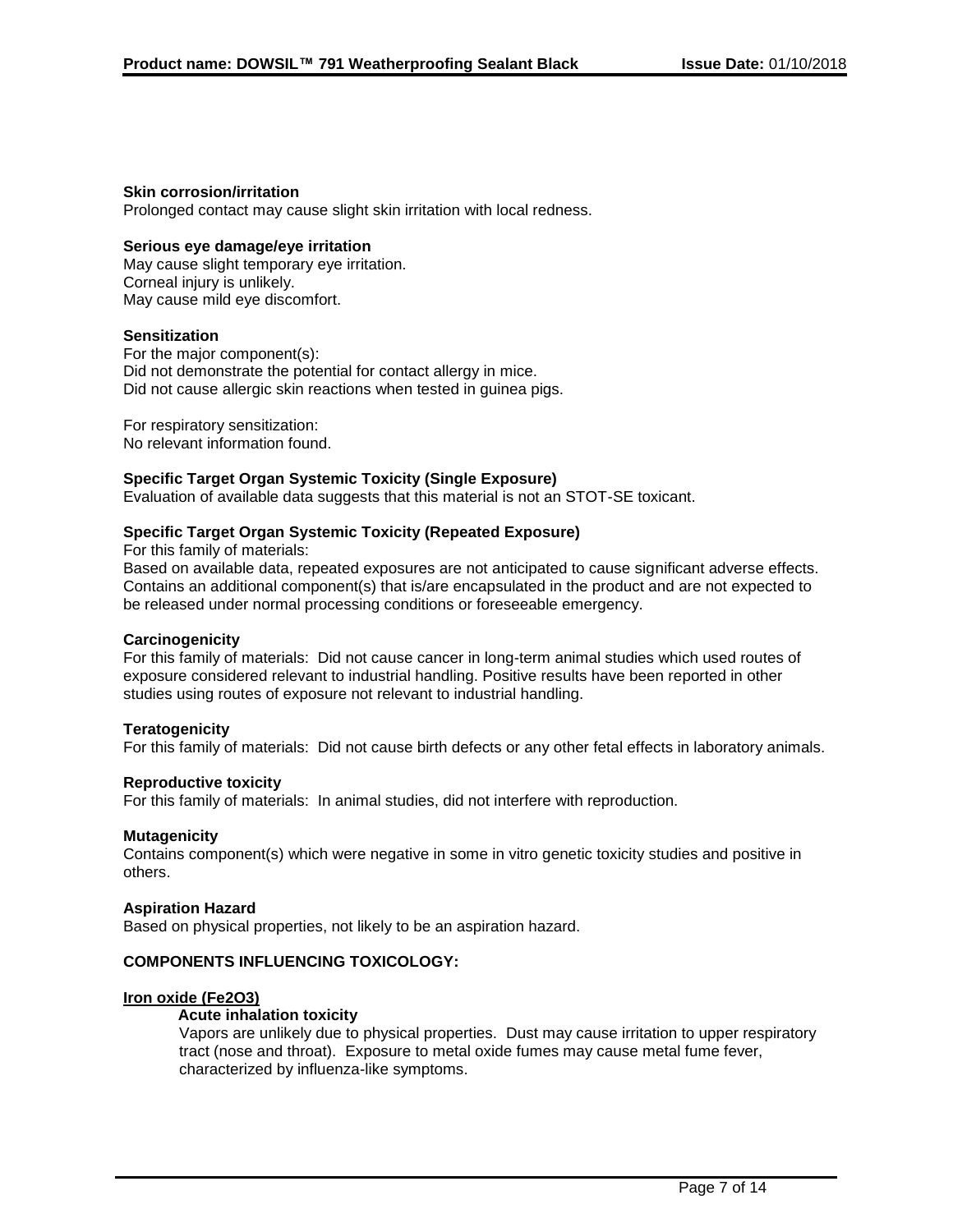As product: The LC50 has not been determined.

### **C.I. Pigment Green 7**

**Acute inhalation toxicity** The LC50 has not been determined.

### **Mica muscovite**

**Acute inhalation toxicity** The LC50 has not been determined.

### **Barium sulfate**

### **Acute inhalation toxicity**

No adverse effects are anticipated from single exposure to dust. For respiratory irritation and narcotic effects: No relevant data found.

The LC50 has not been determined.

# **12. ECOLOGICAL INFORMATION**

*Ecotoxicological information appears in this section when such data is available.*

### **Toxicity**

### **Iron oxide (Fe2O3)**

### **Acute toxicity to fish**

Material is practically non-toxic to fish on an acute basis (LC50 > 100 mg/L). LC50, Danio rerio (zebra fish), static test, 96 Hour, > 50,000 mg/l

### **Acute toxicity to aquatic invertebrates**

EC50, Daphnia magna (Water flea), static test, 48 Hour, > 100 mg/l, OECD Test Guideline 202

### **Toxicity to bacteria**

EC50, Pseudomonas fluorescens, 24 Hour, >5,000 mg/l EC50, activated sludge, static test, 3 Hour, Respiration rates., > 10,000 mg/l, ISO 8192

### **C.I. Pigment Green 7**

### **Acute toxicity to fish**

Material is practically non-toxic to aquatic organisms on an acute basis (LC50/EC50/EL50/LL50 >100 mg/L in the most sensitive species tested). LC50, Oncorhynchus mykiss (rainbow trout), static test, 96 Hour, 356 mg/l, Method Not Specified.

### **Acute toxicity to aquatic invertebrates**

EC50, Daphnia magna (Water flea), Static, 48 Hour, > 500 mg/l, Directive 84/449/EEC, C.2

### **Acute toxicity to algae/aquatic plants**

EC50, Desmodesmus subspicatus (green algae), Static, 72 Hour, > 100 mg/l, OECD Test Guideline 201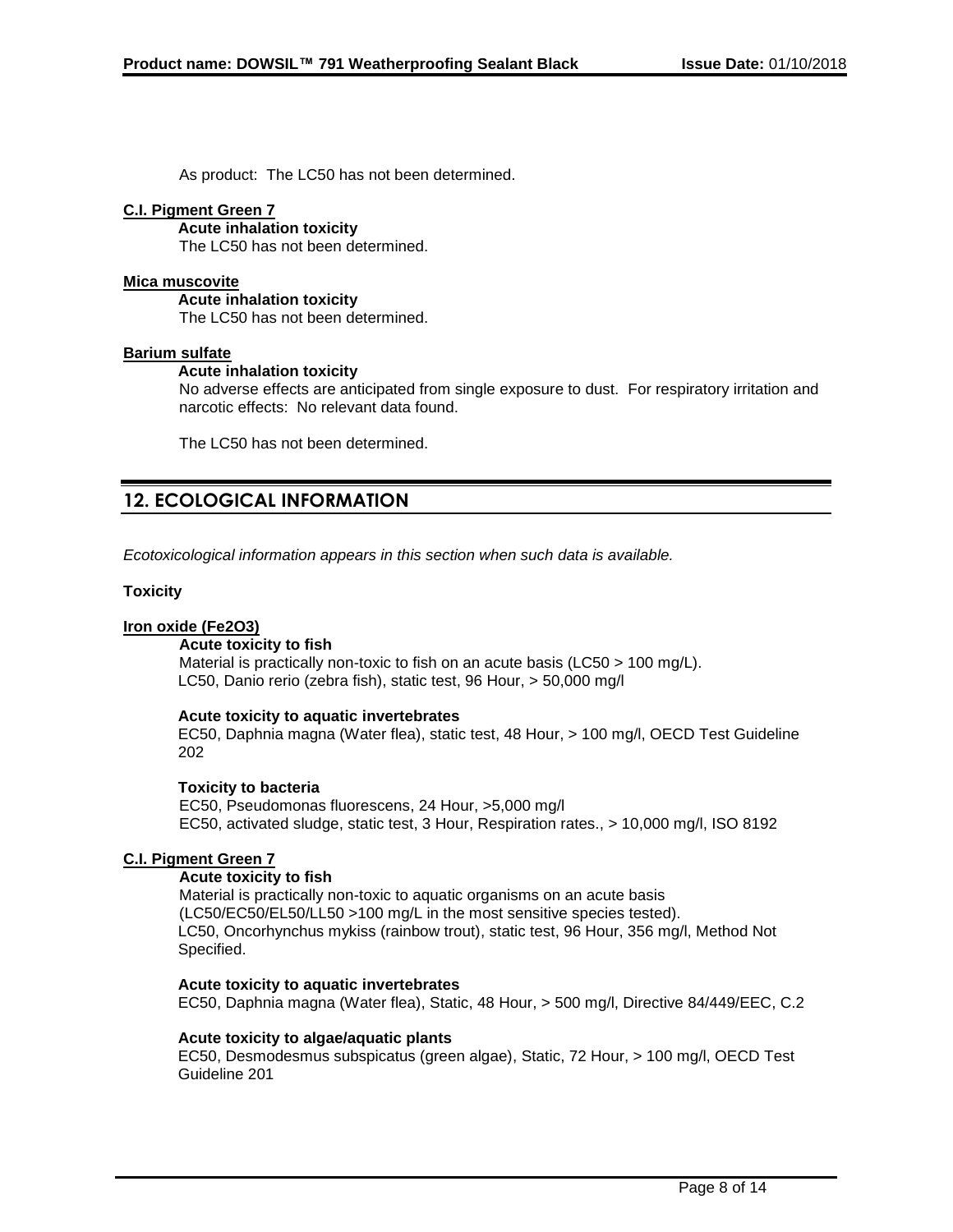### **Chronic toxicity to aquatic invertebrates**

NOEC, Daphnia magna, semi-static test, 21 d, Immobilization, > 1 mg/l

### **Mica muscovite**

**Acute toxicity to fish** Not expected to be acutely toxic to aquatic organisms.

#### **Barium sulfate**

**Acute toxicity to fish** Based on information for a similar material: Material is practically non-toxic to aquatic organisms on an acute basis (LC50/EC50/EL50/LL50 >100 mg/L in the most sensitive species tested).

#### **Acute toxicity to aquatic invertebrates**

No toxicity at the limit of solubility Based on data from similar materials EC50, Daphnia magna (Water flea), 48 Hour, > 4 mg/l

### **Acute toxicity to algae/aquatic plants**

Based on data from similar materials NOEC, Pseudokirchneriella subcapitata (green algae), 72 Hour, > 100 mg/l, OECD Test Guideline 201 Based on data from similar materials EC50, Pseudokirchneriella subcapitata (green algae), 72 Hour, > 100 mg/l, OECD Test Guideline 201

### **Toxicity to bacteria**

Based on data from similar materials EC50, 3 Hour, > 1,000 mg/l, OECD Test Guideline 209

### **Chronic toxicity to aquatic invertebrates**

Based on data from similar materials NOEC, Daphnia magna (Water flea), 21 d, 2.9 mg/l

### **Persistence and degradability**

#### **Iron oxide (Fe2O3)**

**Biodegradability:** Biodegradation is not applicable.

### **C.I. Pigment Green 7**

**Biodegradability:** Material is not readily biodegradable according to OECD/EEC guidelines. 10-day Window: Fail **Biodegradation:** 5 % **Exposure time:** 28 d **Method:** OECD Test Guideline 301C

#### **Mica muscovite**

**Biodegradability:** Biodegradation is not applicable.

#### **Barium sulfate**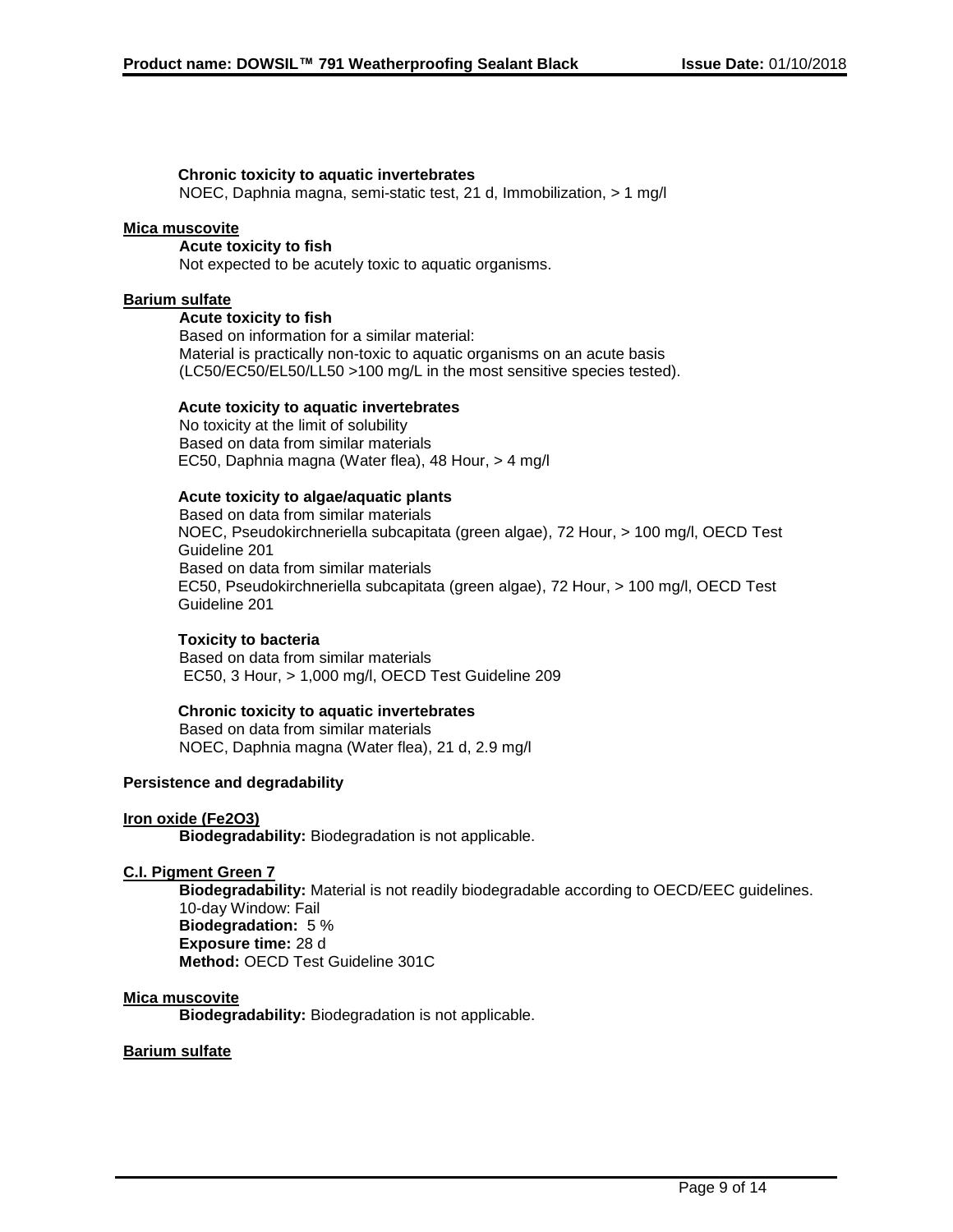**Biodegradability:** Biodegradation is not applicable.

#### **Bioaccumulative potential**

#### **Iron oxide (Fe2O3)**

**Bioaccumulation:** Partitioning from water to n-octanol is not applicable.

#### **C.I. Pigment Green 7**

**Bioaccumulation:** Bioconcentration potential is low (BCF < 100 or Log Pow < 3). **Bioconcentration factor (BCF):** 0.51 - 74 Fish 42 d

#### **Mica muscovite**

**Bioaccumulation:** Partitioning from water to n-octanol is not applicable.

#### **Barium sulfate**

**Bioaccumulation:** Partitioning from water to n-octanol is not applicable.

### **Mobility in soil**

#### **Iron oxide (Fe2O3)**

No relevant data found.

#### **C.I. Pigment Green 7**

No relevant data found.

#### **Mica muscovite**

No data available.

#### **Barium sulfate**

No relevant data found.

# **13. DISPOSAL CONSIDERATIONS**

**Disposal methods:** DO NOT DUMP INTO ANY SEWERS, ON THE GROUND, OR INTO ANY BODY OF WATER. All disposal practices must be in compliance with all Federal, State/Provincial and local laws and regulations. Regulations may vary in different locations. Waste characterizations and compliance with applicable laws are the responsibility solely of the waste generator. AS YOUR SUPPLIER, WE HAVE NO CONTROL OVER THE MANAGEMENT PRACTICES OR MANUFACTURING PROCESSES OF PARTIES HANDLING OR USING THIS MATERIAL. THE INFORMATION PRESENTED HERE PERTAINS ONLY TO THE PRODUCT AS SHIPPED IN ITS INTENDED CONDITION AS DESCRIBED IN MSDS SECTION: Composition Information. FOR UNUSED & UNCONTAMINATED PRODUCT, the preferred options include sending to a licensed, permitted: Recycler. Reclaimer. Incinerator or other thermal destruction device. For additional information, refer to: Handling & Storage Information, MSDS Section 7 Stability & Reactivity Information, MSDS Section10 Regulatory Information, MSDS Section 15

**Treatment and disposal methods of used packaging:** Empty containers should be recycled or otherwise disposed of by an approved waste management facility. Waste characterizations and compliance with applicable laws are the responsibility solely of the waste generator. Do not re-use containers for any purpose.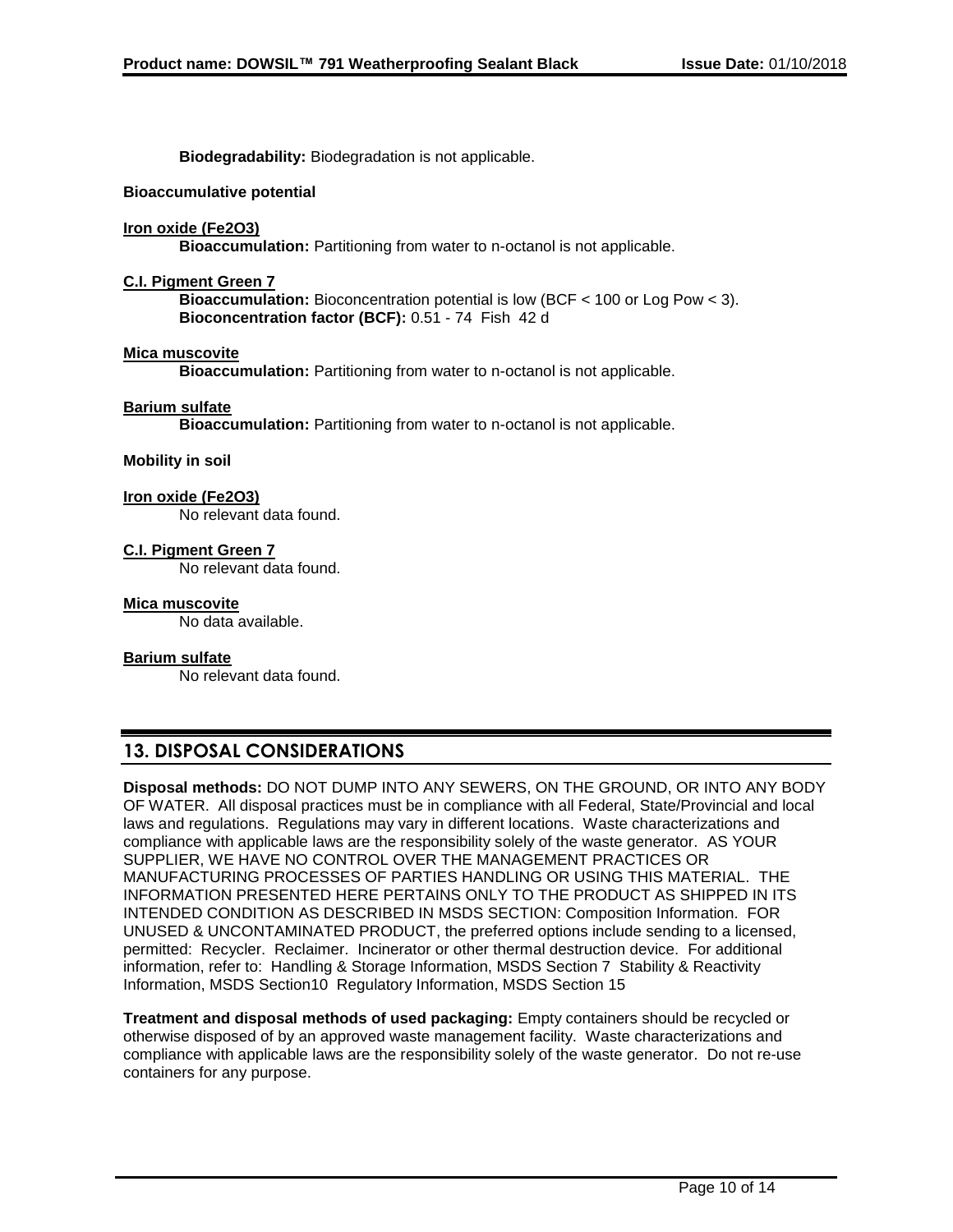# **14. TRANSPORT INFORMATION**

**DOT**

Not regulated for transport

#### **Classification for SEA transport (IMO-IMDG):**

**Transport in bulk according to Annex I or II of MARPOL 73/78 and the IBC or IGC Code**

Not regulated for transport Consult IMO regulations before transporting ocean bulk

**Classification for AIR transport (IATA/ICAO):**

Not regulated for transport

This information is not intended to convey all specific regulatory or operational requirements/information relating to this product. Transportation classifications may vary by container volume and may be influenced by regional or country variations in regulations. Additional transportation system information can be obtained through an authorized sales or customer service representative. It is the responsibility of the transporting organization to follow all applicable laws, regulations and rules relating to the transportation of the material.

# **15. REGULATORY INFORMATION**

**Superfund Amendments and Reauthorization Act of 1986 Title III (Emergency Planning and Community Right-to-Know Act of 1986) Sections 311 and 312** No SARA Hazards

**Superfund Amendments and Reauthorization Act of 1986 Title III (Emergency Planning and Community Right-to-Know Act of 1986) Section 313**

The following components are subject to reporting levels established by SARA Title III, Section 313: **Components CASRN** Cobalt aluminate blue spinel 1345-16-0

**Comprehensive Environmental Response, Compensation, and Liability Act of 1980 (CERCLA) Section 103**

This material does not contain any components with a CERCLA RQ.

### **Pennsylvania Right To Know**

The following chemicals are listed because of the additional requirements of Pennsylvania law:

**Components CASRN** Calcium Carbonate 471-34-1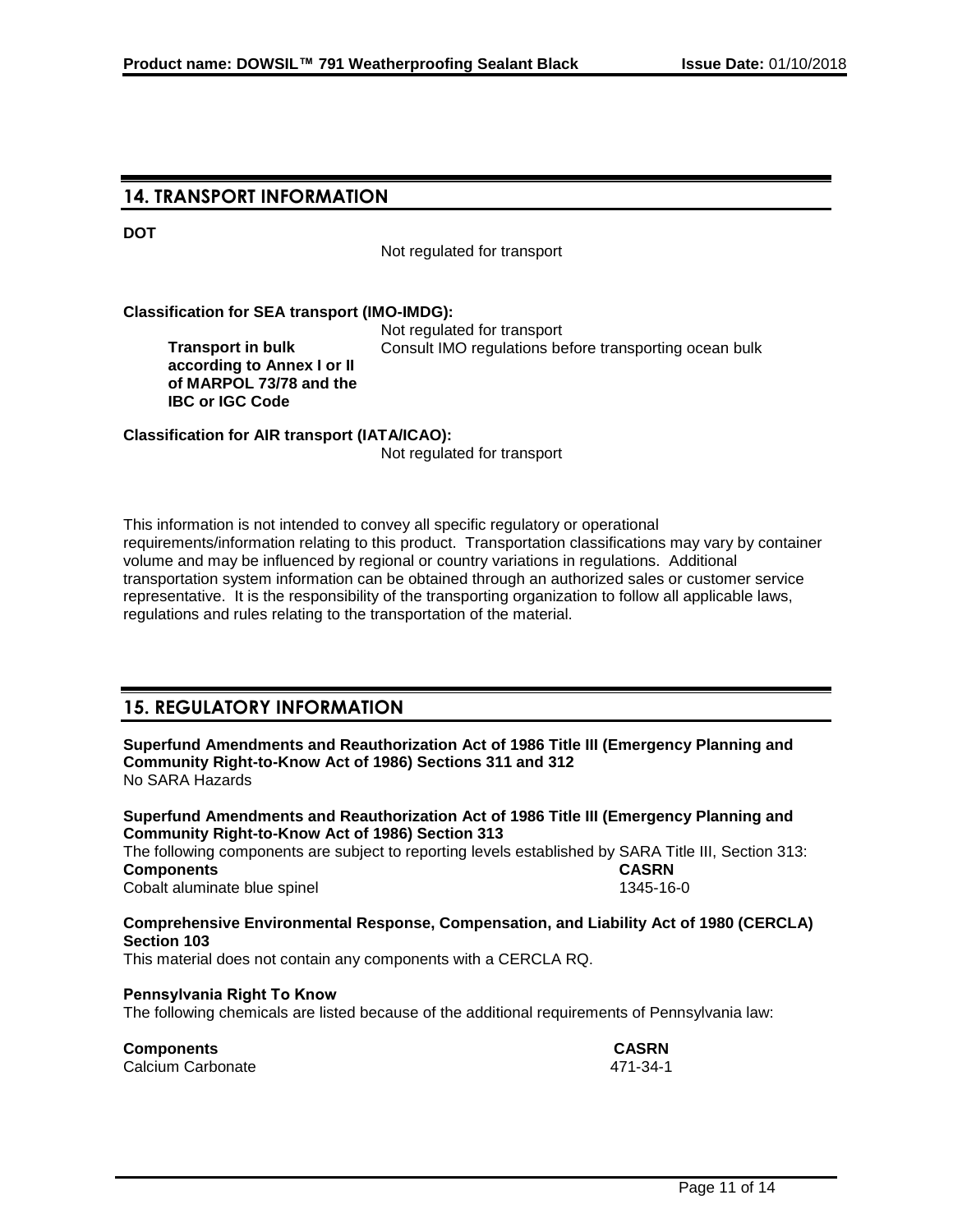| Polydimethylsiloxane hydroxy-terminated     | 70131-67-8   |
|---------------------------------------------|--------------|
| Calcium carbonate treated with stearic acid | Not Assigned |
| Siloxanes and silicones, dimethyl           | 63148-62-9   |
| Titanium dioxide                            | 13463-67-7   |
| Iron oxide (Fe2O3)                          | 1309-37-1    |
| Cobalt aluminate blue spinel                | 1345-16-0    |
| C.I. Pigment Green 7                        | 1328-53-6    |
| Carbon black                                | 1333-86-4    |
| Mica muscovite                              | 12001-26-2   |
| Barium sulfate                              | 7727-43-7    |
|                                             |              |

### **California Prop. 65**

WARNING: This product can expose you to chemicals including Titanium dioxide, Carbon black, which is/are known to the State of California to cause cancer. For more information go to www.P65Warnings.ca.gov.

### **United States TSCA Inventory (TSCA)**

All components of this product are in compliance with the inventory listing requirements of the U.S. Toxic Substances Control Act (TSCA) Chemical Substance Inventory.

# **16. OTHER INFORMATION**

### **Hazard Rating System**

**NFPA**

| <b>Health</b> | Fire                | <b>Reactivity</b>         |
|---------------|---------------------|---------------------------|
|               |                     |                           |
| <b>HMIS</b>   |                     |                           |
| <b>Health</b> | <b>Flammability</b> | <b>Physical</b><br>Hazard |

 $0^*$  1 | 0

\* = Chronic Effects (See Hazards Identification)

### **Revision**

Identification Number: 4024918 / A001 / Issue Date: 01/10/2018 / Version: 3.3 Most recent revision(s) are noted by the bold, double bars in left-hand margin throughout this document.

## **Legend**

| <b>ACGIH</b> | USA. ACGIH Threshold Limit Values (TLV)                             |
|--------------|---------------------------------------------------------------------|
| NIOSH REL    | USA. NIOSH Recommended Exposure Limits                              |
| OSHA P0      | USA. OSHA - TABLE Z-1 Limits for Air Contaminants - 1910.1000       |
| l OSHA Z-1   | USA. Occupational Exposure Limits (OSHA) - Table Z-1 Limits for Air |
|              | Contaminants                                                        |
| l OSHA Z-3   | USA. Occupational Exposure Limits (OSHA) - Table Z-3 Mineral Dusts  |
| <b>TWA</b>   | 8-hour, time-weighted average                                       |

### **Full text of other abbreviations**

AICS - Australian Inventory of Chemical Substances; ASTM - American Society for the Testing of Materials; bw - Body weight; CERCLA - Comprehensive Environmental Response, Compensation,